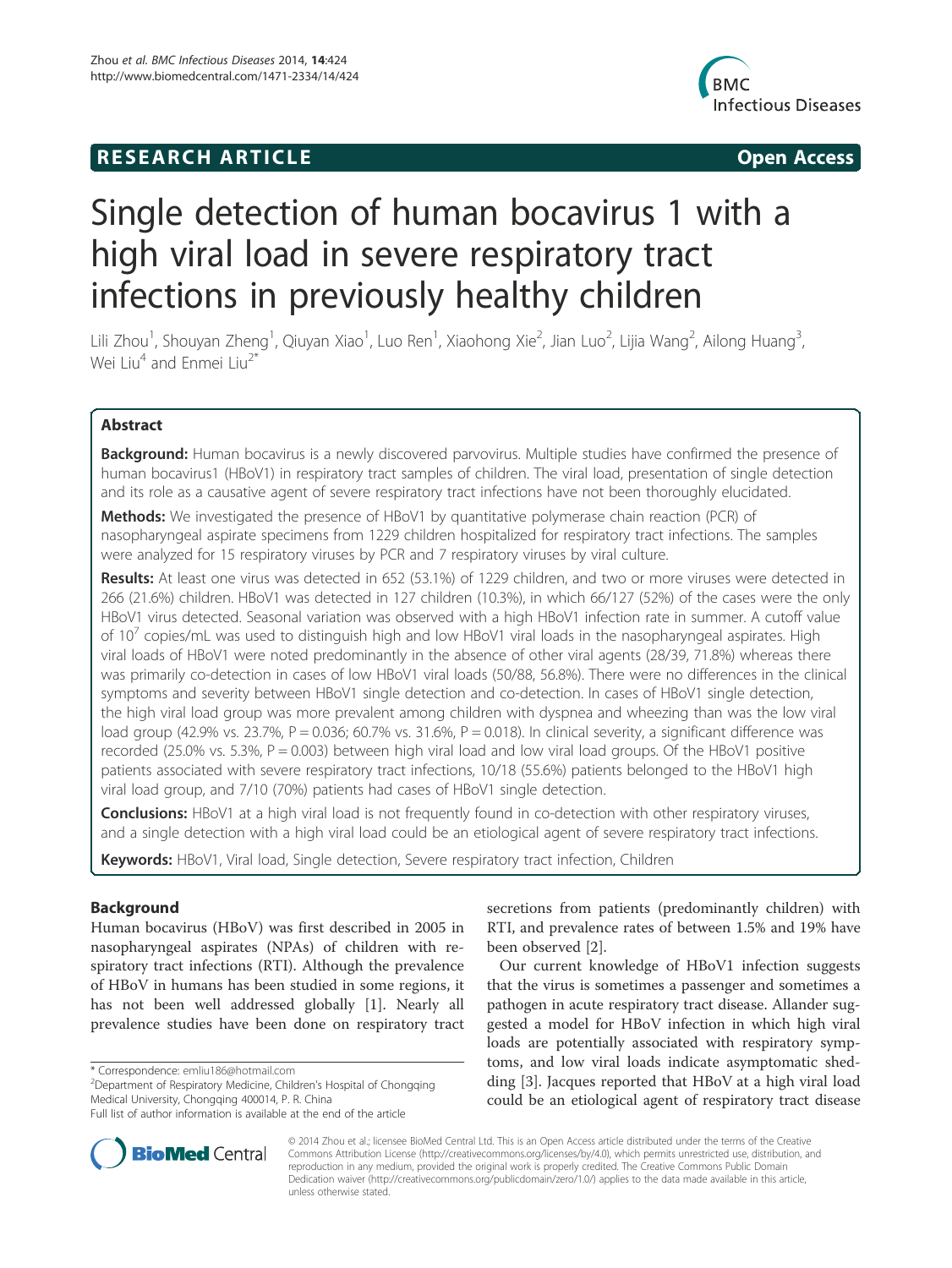[4]. The patients positive only for HBoV predominantly constituted the high viral load group, whereas most of the HBoV-positive patients with infection caused by other respiratory viruses belonged to the low viral load group [4-6]. Martin reported that HBoV positivity did not consistently correspond with the onset of respiratory illness, and its load did not correlate with the severity of illness [7]. Recent results obtained by quantitative realtime PCR suggest that high HBoV viral loads (defined as > 10<sup>6</sup>copies/mL) are frequently present as the sole viral finding for children admitted for RTI [4,5,8]. However, the role of HBoV as a causative agent in severe respiratory tract infections (SRTI) is unclear.

HBoV infection has recently attracted increasing attention all over the world. The incidence and clinical presentation of this infection varies widely, and often involves co-infection with other potential pathogens [9]. Respiratory syncytial virus (RSV) was the most prevalent pathogen associated with HBoV in all the studies [2,10-13]. Such characteristics have led to debate over the role of HBoV as a true pathogen. Therefore, additional evidence and studies are needed throughout the world to gain a better understanding of this virus. We investigated whether HBoV1 at a high viral load increases the severity of RTI and whether co-detection with HBoV1 and another respiratory virus or viruses increases the severity of concurrent viral detection. We study the prevalence of HBoV1 and the genome of the HBoV1 load in respiratory tract specimens from children hospitalized for RTI to investigate the association between HBoV1 detection and SRTI. This article might increase our understanding of the role of HBoV1 in SRTI.

# Methods

# Study subjects and sample collection

Between December 2009 and August 2013, we recruited 1229 children with RTI (the clinical systems included cough, expectoration, tachypnea, and wheezing) from the Department of Respiratory Medicine at the Children's Hospital of Chongqing Medical University in China. NPAs were collected when the patients were admitted to our department. The specimens were kept at 4°C for a maximum of 4 h and stored at −80°C until further processing. This study was authorized by the Ethics Committee of the Children's Hospital of Chongqing Medical University. The guardians of the patients signed informed consent forms for participation in this study and for the publication of individual clinical details.

# Diagnosis of SRTI

SRTI was assessed according to respiratory failure confirmed by an abnormal blood gas analysis result (based on the potential of hydrogen, partial pressure CO2, partial pressure O2, an oxygen saturation level of approximately 90% or less and the need for oxygen therapy) or by being a patient in intensive care unit (ICU) for mechanical ventilation treatment [14].

# Virus isolation

Viral culture was performed for 7 respiratory viruses for all samples: adenovirus (ADV), influenza virus A and B (IVA and IVB), parainfluenza virus types 1–3 (PIV1–3) and RSV [15]. Human epidermoid carcinoma Hep-2 cells were maintained in Dulbecco Modified Eagle's Medium (DMEM) supplemented with 10% fetal bovine serum (FBS), 50 U/mL penicillin and 50-g/mL streptomycin (from Invitrogen, Carlsbad, CA). The cells were seeded and cultured to 70 to 80% confluence, and the clinical specimens were inoculated in the Hep-2 cells and cultured for 2 h. Next, the inoculum was aspirated and the Hep-2 cells were washed twice with phosphate buffered saline (PBS) and re-fed with fresh DMEM supplemented with 2% FBS. The cells were scraped when the cytopathic effect (CPE) involved at least 75% of the Hep-2 cell monolayer, after which the virus-cell suspensions were collected, aliquoted and stored at −80°C. If the cells showed no CPE after being cultured for 7 days, they were scraped, and the cell suspension was collected for a second inoculation. For CPE positive samples, virus nucleic acids were extracted from the virus-cell suspensions and nested PCR was used to confer what virus(es) were there (the methods were mentioned as follows).

# Means of diagnosis for 15 respiratory viruses

The viral DNA and RNA were extracted from 200 μL aliquots of the NPA samples using the QIAampMinElute Virus Spin kit (Qiagen, Hilden, Germany). The RNA was applied as the template for cDNA synthesis using the SuperScript III First-Strand Synthesis System (Invitrogen, California, USA). The DNA and RNA extractions and cDNA products were used for subsequent testing of 15 respiratory viruses. All the samples were analyzed using a commercial detection kit (TaKaRa Biotechonology, Dalian, China and Applied Biosystems, California, USA), according to the manufacturer's instructions. The 15 respiratory viruses detected were as follows [3,16-18]: RSV subtypes A and B (RSVA, RSVB); IVA, IVB, influenza virus C (IVC); coronaviruses (CoV-229E, CoV-OC43), metapneumovirus (MPV), PIV1-4, rhinovirus (RV), HBoV1 and ADV. Real-time PCR was used to detect RV and HBoV1. Nested PCR assays were used to detect RSVA, RSVB, IVA, IVB, IVC, CoV-229E, CoV-OC43, MPV, PIV 1–4 and ADV.

# Real-time fluorescence quantitative PCR for HBoV1

Amplification of HBoV1 DNA by real-time quantity PCR was performed with the NS1 primers and probe [19,20]. The plasmid amplified target fragment was cloned into the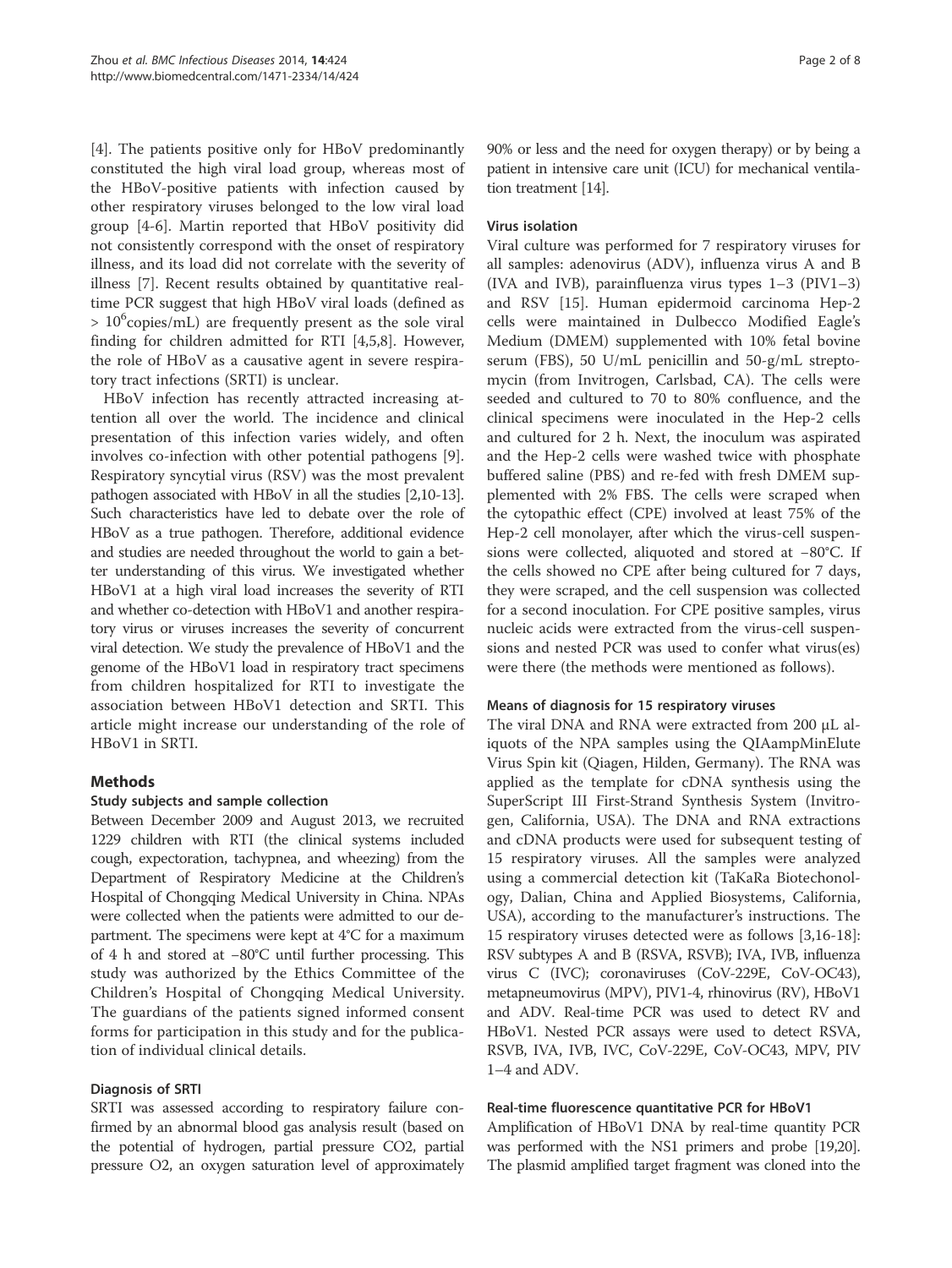pMD19-T vector (TaKaRa Biotechonology, Dalian, China) and verified by sequencing. Plasmid DNA concentrations were detected with an ND-1000 spectrophotometer (Nanodrop). Real-time fluorescence quantitative PCR was carried out in a total reaction volume of 20 μL consisting of 10 μL of TaqMan Universal Master Mix (Applied Biosystems, California, USA), 0.6 μL (0.6 mM) of each primer, 0.6 μL (0.3 mM) of the probe, 2 μL of template and 6.2 μL of double-distilled water. The real-time PCR thermal cycling reaction and quantitative measurement were performed in a StepOne Real-Time PCR instrument (Applied Biosystems, California, USA) using the following conditions: one cycle at 50°C for 2 min, one cycle at 95°C for 10 min, 40 cycles at 95°C for 15 s, and one cycle at 60°C for 1 min. Each run included plasmid and negative controls. Standard precautions were taken throughout the PCR process to avoid cross-contamination. Negative controls and serial dilutions of the positive controls were included in every PCR assay.

# Statistical analyses

The statistical analyses were carried out using the SPSS 17.0 software package. The categorical variables were compared using the Chi-square test, and the continuous variables were compared using Student's t-test or the nonparametric Mann–Whitney U-test. P-values <0.05 were considered to be significant.

# Results

#### Demographic and viral findings in children with RTI

During the successive 3.5-year period, 1229 patients with RTI were included in this study. The median age of the children was 8 months, varying from 1 month to 203 months, of which 63.1% of the patients were under 12 months (41.9% patients ≤6 months), 15.6% of the patients were between 1 and 2 years, 15.2% of the patients were between 2 and 5 years, whereas 6.0% of the patients were older than 5 years of age. Among the patients, there were 834 boys and 395 girls, and the sex ratio was 2.1:1. A potential viral pathogen was identified in 652 (53.1%) children (Table 1). For 1229 patients, PCR screening was performed for all 15 viruses and viral culture was performed for 7 viruses. The PCR results were positive for  $\geq 1$  virus in 652 (53.1%) children. The viral culture results were positive for  $\geq 1$  virus in 288 (23.4%) children. Notably, 266 (21.6%) of the patients had positive test results for  $\geq 2$  viruses.

## Seasonal distribution of HBoV1

Between December 2009 and August 2013, 127 patients (10.3%) tested positive for HBoV1 in the NPAs. HBoV1 was the only virus detected in 66 patients (5.4% of all the patients and 52% of the HBoV1-positive patients). The pathogen spectrum is shown in Figure 1. Seasonal

|  |                                            |  | Table 1 Viral etiology of respiratory infection in 1229 |  |
|--|--------------------------------------------|--|---------------------------------------------------------|--|
|  | children with respiratory tract infections |  |                                                         |  |

| Viruses                                    | infected with virus | No. (%) of children No. (%) of children infected<br>with virus as sole agent |
|--------------------------------------------|---------------------|------------------------------------------------------------------------------|
| Rhinovirus                                 | 318 (25.9)          | 105(8.5)                                                                     |
| Respiratory<br>syncytial virus A<br>and B  | 197 (16.0)          | 112(9.1)                                                                     |
| Human bocavirus<br>1                       | 127 (10.3)          | 66 (5.4)                                                                     |
| Parainfluenza virus<br>types 1-4           | 44 (3.6)            | 12(1.0)                                                                      |
| Adenovirus                                 | 88 (7.2)            | 47 (3.8)                                                                     |
| Influenza A, B, and<br>C viruses           | 34(2.7)             | 24(2.0)                                                                      |
| Coronavirus types<br>OC43 and 229E         | 18(1.5)             | 9(0.7)                                                                       |
| Human<br>metapneumovirus                   | 19(1.5)             | 11(0.9)                                                                      |
| Patients infected<br>with $\geq$ 2 viruses | 266 (21.6)          |                                                                              |
| Patients infected<br>with $\geq$ 1 viruses | 652 (53.1)          | 386 (31.4)                                                                   |

NOTE: Human coronaviruses, parainfluenza virus type 4, rhinovirus, human metapneumovirus, and human bocavirus 1 were studied only by PCR; respiratory syncytial virus, parainfluenza virus type 1–3, adenovirus, and influenza were studied by viral culture and PCR.

variation was observed with a high HBoV1 detection rate in summer. The seasonal distribution of HBoV1 and the positive rate in each season are shown in Figure 2.

#### Quantitative analysis of HBoV1 DNA in the NPAs

The genome viral loads in the NPAs ranged from <500 to  $3.8 \times 10^{11}$  copies/mL of the sample material. The viral loads were assigned to 2 non-overlapping populations: one group of 39 samples with a high viral load ( $\geq 10^7$ ) copies/mL) and the other group of 88 samples with a low viral load  $\langle$ <10<sup>7</sup> copies/mL). The median levels of the HBoV1 DNA genome in the respiratory samples were higher in the patients with a single HBoV1 detection than in the patients with a mixed respiratory viral infection with HBoV1 (1.95  $\times$  10<sup>6</sup> copies/mL vs. 3.3  $\times$  $10^5$  copies/mL, P = 0.195) (Figure 3).

#### HBoV1 co-detection with other respiratory viruses

HBoV1 was a mixed detection in 61 patients (48% of the HBoV1-positive patients). Of the mixed detection cases, the most frequently found concurrent co-detection with HBoV1 were RV (in 37 children), followed by ADV (in 16 children) and RSV (in 13 children). When the clinical symptoms and severity were compared, no difference was found between HBoV1 single detection and codetection (data not shown). In the high viral load group, 71.8% of the RTI patients were detected as having HBoV1 single detection whereas 28.2% of the patients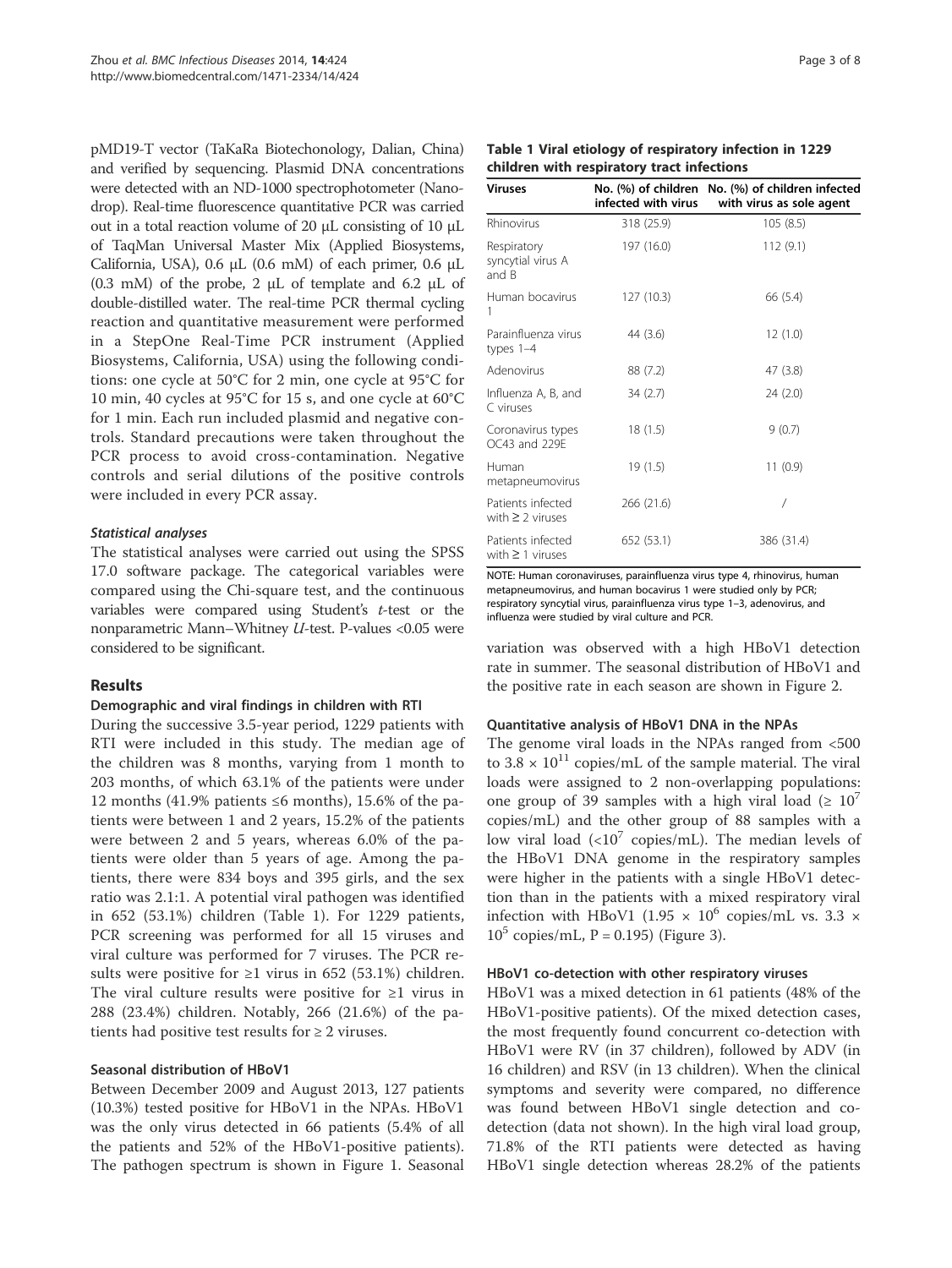

had HBoV1 co-detection with another virus. In the low viral load group, 43.2% of the patients had HBoV1 single detection, and 56.8% of the cases were HBoV1 co-detection with another virus. When compared with HBoV1-negative persons, there was a significant difference between the patients with HBoV1 single detection and the codetection group at an HBoV1 high viral load with  $P =$ 0.017 (Table 2). These results indicated that HBoV1 at a high viral load was not frequently co-detection with other respiratory viruses.

#### Association of HBoV1 and SRTI

An HBoV1 low load was found significantly more frequently than was HBoV1 with a high viral load in children. Of the HBoV1 single detection occurrences, a high viral load was more prevalent among children with dyspnea and wheezing than was a low viral load (42.9% vs. 23.7%, P = 0.036; 60.7% vs. 31.6%, P = 0.018). In clinical severity, a significant difference was recorded (25.0% vs. 5.3%,  $P = 0.003$ ) between the high viral load and low viral load group (Table 3). We analyzed 18 HBoV1-positive





patients who suffered from SRTI to study the association between HBoV1 and SRTI. Fourteen children had a diagnosis of severe pneumonia, 3 children had severe bronchiolitis, and 1 child had plastic bronchitis. Ten of 18 (55.6%) patients had a high HBoV1 load and only 3 of 10 children had other co-detected viruses, whereas 7 in 10 children with HBoV1 single detected were diagnosed with SRTI. The other 8 children who were diagnosed with SRTI had a low HBoV1 load. Among these 8 children, only 2 children were with HBoV1 single detected, whereas the other 6 children were co-detected with ADV, RSV or RV. HBoV1 single infection was more prevalent in the children with a high viral load than in those with a low viral load (70% vs. 25%) in the severe cases.

# The clinical data of children of HBoV1 single detection at a high viral load

There were 7 children with HBoV1 single detection and a high viral load who had severe pneumonia or bronchiolitis. The demographic and clinical characteristics are shown in Table 4. The median age of the patients was 9 months (range, 3–22 months). Among the patients, there were 3 boys and 4 girls. The median hospital stay was 8 days (range, 5–33 days), and the median duration of symptoms before admission was 4 days (range, 1–15 days). Underlying conditions included congenital cardiac condition, pulmonary conditions, primary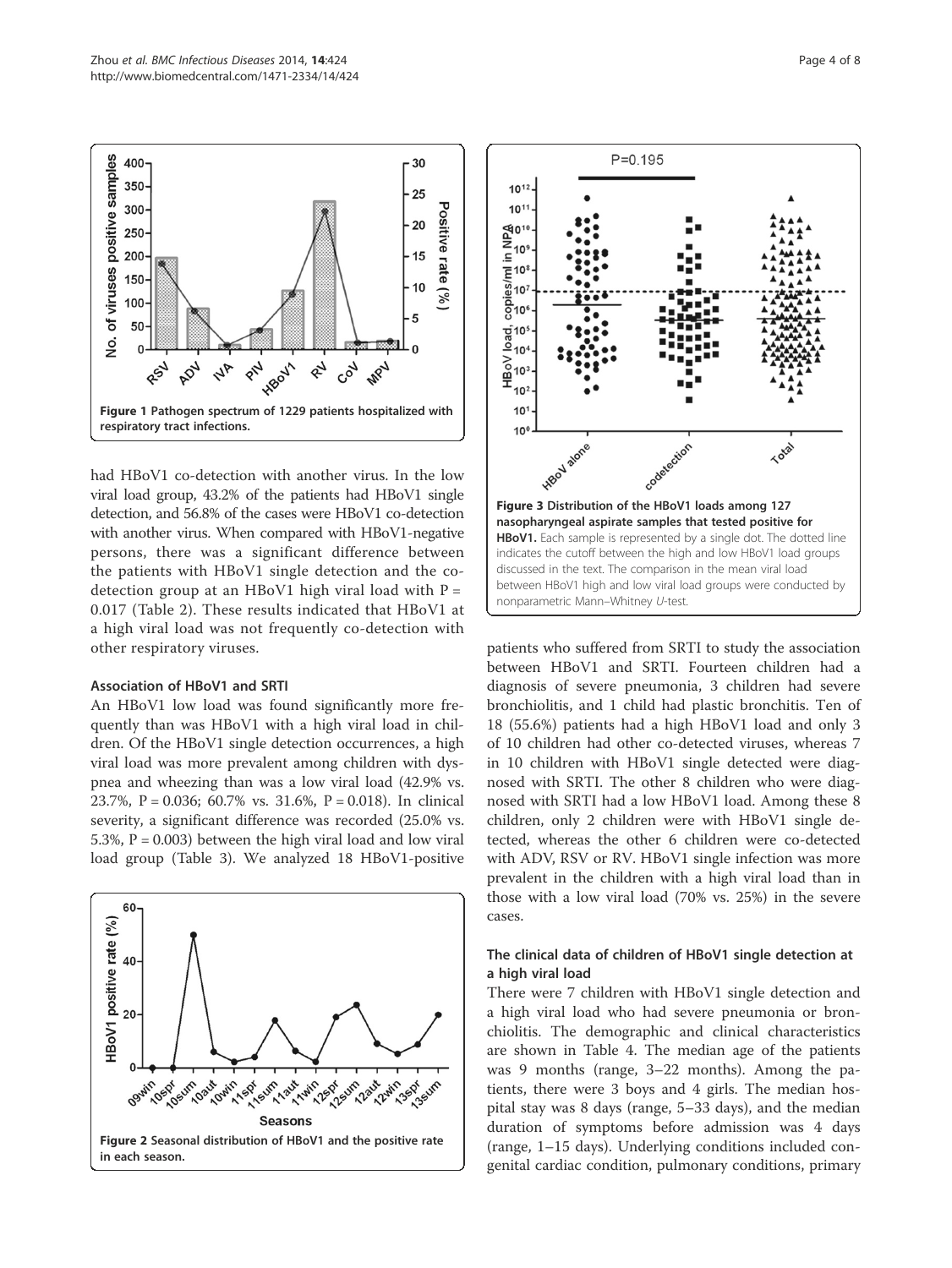Table 2 The distribution of patients by the presence of HBoV1, the viral load in the NPAs, and the presence or absence of other viruses

|                                        | No. of patients                                     |                                                        |                |  |
|----------------------------------------|-----------------------------------------------------|--------------------------------------------------------|----------------|--|
| Patient group                          | No. (%) of children<br>with other virus<br>detected | No. (%) of children<br>with no other virus<br>detected | D <sup>a</sup> |  |
| HBoV1-positive<br>patients, viral load | 61(48.0)                                            | 66 (52.0)                                              | 1.00           |  |
| $\geq 10^7$ copies/mL                  | 11(28.2)                                            | 28 (71.8)                                              | 0.017          |  |
| $<$ 10 $<$ copies/mL                   | 50 (56.8)                                           | 38 (43.2)                                              | 0.097          |  |
| HBoV1-negative<br>subjects             | 525 (47.6)                                          | 577 (52.4)                                             |                |  |
| All subjects                           | 652 (53.1)                                          | 577 (46.9)                                             |                |  |

NOTE: <sup>a.</sup>Compared with HBoV1-negative persons; determined by the Chi-square test.

immunodeficiency or prematurity (<37 weeks), anemia and malnutrition. All the children had cough and dyspnea, 5 had fever and wheezing, 3 had diarrhea and 2 children received treatment in ICU. The patient in case 1 had right lower pulmonary atelectasis and required ICU treatment for 25 days, with ventilator assisted breathing for 7 days. The patient in case 7 remained in ICU for 8 days, with ventilator assisted breathing for 5 days. Chest radiography showed 6 cases with pulmonary inflammation (one patient did not have a chest radiography test). Only one case (case 1) had complications, and the prognosis was positive; 4 children were discharged after 5–12 days of hospitalization whereas the other 3 children were improving after 8–33 days of hospitalization and subsequently recovered.

# **Discussion**

This study confirms that HBoV1 is frequently found in children with RTI. We conducted this study for nearly 4 consecutive years, and samples were analyzed for 15 respiratory viruses by PCR and viral culture. The HBoV1 viral load was quantified by real-time fluorescence quantitative PCR. The results suggest that HBoV1 at a high viral load  $(\geq 10^7 \text{ copies/mL})$  is not co-detected frequently with other respiratory viruses; there would be an association between HBoV1 single detection at a high viral load and SRTI.

This study investigated the role of HBoV1 in RTI and found that 10.3% of the children with RTI were HBoV1 positive in the NPAs. Multiple studies have confirmed the presence of HBoV1 in respiratory tract samples of children world wide [7,21,22]. Some reports indicate that HBoV1 infection is associated with acute respiratory tract symptoms and that a high HBoV1 load  $(\geq 10^7 \text{ cop}$ ies/mL) is associated with SRTI [14,23]. In this study, HBoV1 low load was found significantly more frequently in children than was HBoV1 with a high viral load. The

| Table 3 Comparison of demographic and clinical            |
|-----------------------------------------------------------|
| characteristics of patients hospitalized for HBoV1 single |
| infection on the basis of viral loads                     |

|                                                 | HBoV1 load<br>$<$ 10 <sup>7</sup> group<br>$(N = 38)$ | HBoV1 load<br>$\geq$ 10 <sup>7</sup> group<br>$(N = 28)$ | P<br>value |
|-------------------------------------------------|-------------------------------------------------------|----------------------------------------------------------|------------|
| Gender (Male)                                   | 22 (57.9)                                             | 15 (53.6)                                                | 0.727      |
| Age (months)                                    | $11(1 - 151)$                                         | $9.5(1-33)$                                              | 0.846      |
| Duration of symptoms<br>before admission (days) | $7(1-90)$                                             | $9.5(1-30)$                                              | 0.974      |
| Duration of hospitalization<br>(days)           | $7(3-28)$                                             | $7(3-33)$                                                | 0.642      |
| Pulse rate (/min)                               | 125 (85-<br>168)                                      | 124 (50-180)                                             | 0.507      |
| Respiratory rate (/min)                         | $41(25 - 58)$                                         | $45(28-67)$                                              | 0.144      |
| White blood cell<br>$(x10^9 \text{ cells/mL})$  | $9.6(4-23.2)$                                         | 12.6 (6.4-<br>23.3)                                      | 0.056      |
| Fever                                           | 20 (52.6)                                             | 16(57.1)                                                 | 0.716      |
| Cough                                           | 34 (89.5)                                             | 27 (96.4)                                                | 0.385      |
| Dyspnea                                         | 9(23.7)                                               | 12 (42.9)                                                | 0.036      |
| Rhinorrhea                                      | 8(21.1)                                               | 3(10.7)                                                  | 0.331      |
| Diarrhea                                        | 12 (31.6)                                             | 9(32.1)                                                  | 0.961      |
| Wheezing                                        | 12 (31.6)                                             | 17 (60.7)                                                | 0.018      |
| Abnormality on chest<br>radiograph <sup>a</sup> | 30 (100)                                              | 19 (95.0)                                                | 0.400      |
| Severity                                        | 2(5.3)                                                | 7(25.0)                                                  | 0.003      |
| Upper respiratory tract infection               | 1(2.6)                                                | 0(0)                                                     | 1.000      |
| Lower respiratory tract infection               |                                                       |                                                          |            |
| Pneumonia                                       | 28 (73.7)                                             | 18 (64.3)                                                | 0.437      |
| <b>Bronchiolitis</b>                            | 3(7.9)                                                | 3(10.7)                                                  | 0.693      |
| <b>Bronchitis</b>                               | 1(2.6)                                                | 3(10.7)                                                  | 0.304      |
| Asthma                                          | 5(13.2)                                               | 4(14.3)                                                  | 1.000      |

NOTE: Data presented as median (range) or frequency (percentage) of patients. <sup>a.</sup>There were 30 patients who had a chest radiograph test in the HBoV1 load  $<$ 10<sup>7</sup> group, and there were 20 patients in the HBoV1 load  $\geq$ 10<sup>7</sup> group. Categorical variables were compared using the Chi-square test, and the continuous variables were compared using Student's t-test or the nonparametric Mann–Whitney U-test.

cases of SRTI in the patients with HBoV1 detection alone appeared to be particularly common among children with a high HBoV1 load. The stratification of the patients on the basis of the HBoV1 viral load  $\geq 10^7$  copies/mL versus  $\langle 10^7 \text{ copies/mL}$  in NPAs revealed that the presence of HBoV1 single detection at high  $(\geq 10^7 \text{ cop-}$ ies/mL)—but not at low  $\left(\langle 10^7 \text{ copies/mL}\right)$ —viral loads is associated with SRTI. Similarly, a case report described HBoV detection leading to SRTI [24]. Zhao found an association between disease severity and the HBoV1 viral load in co-detection children [14]. Our study reported an association between the HBoV1 high viral load and SRTI in single detection children. We confirmed HBoV1 single detection at a high viral load in 7 children. Two of them received treatment in ICU, including ventilator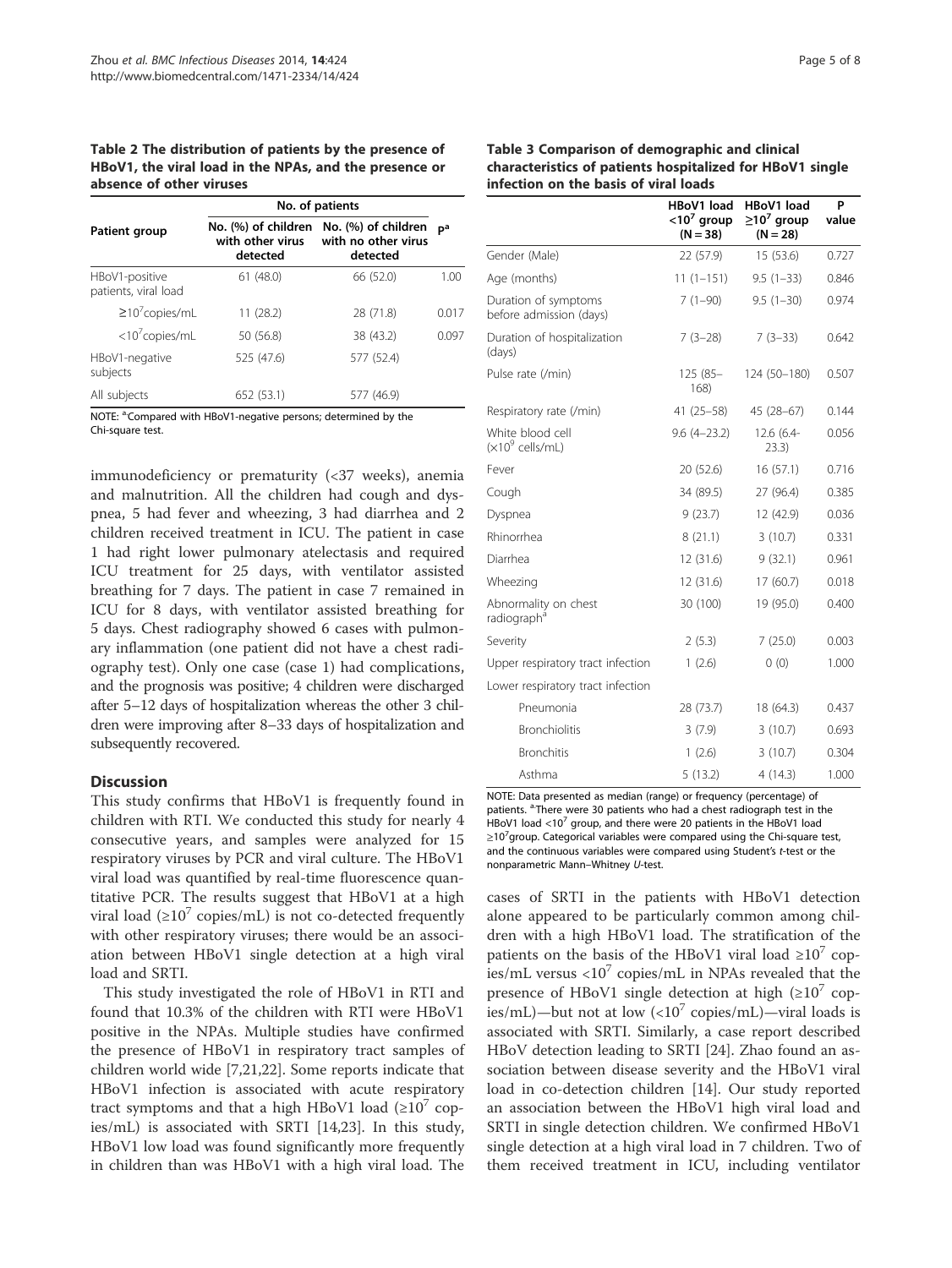|                                                    | Case 1                                      | Case 2                     | Case 3                                                    | Case 4                   | Case 5              | Case 6                                  | Case 7                      |
|----------------------------------------------------|---------------------------------------------|----------------------------|-----------------------------------------------------------|--------------------------|---------------------|-----------------------------------------|-----------------------------|
| HBoV1 viral load<br>(copies/mL)                    | $3.8 \times 10^{11}$                        | $7.9 \times 10^{8}$        | $7.4 \times 10^{8}$                                       | $2.5 \times 10^{7}$      | $6.5 \times 10^{9}$ | $5.1 \times 10^{9}$                     | $8.4 \times 10^{8}$         |
| Gender                                             | Female                                      | Male                       | Female                                                    | Male                     | Female              | Female                                  | Male                        |
| Age (months)                                       | 10                                          | 3                          | 9                                                         | 22                       | 9                   | 9                                       | 12                          |
| Underlying disease                                 | With mild anemia                            | No                         | Born at 34 weeks                                          | No                       | Born at<br>28 weeks | Born at 35 weeks<br>With mild<br>anemia | No                          |
| Duration of symptoms<br>before admission<br>(days) | 7                                           | 9                          | 15                                                        | 1                        | 3                   | $\overline{4}$                          | 3                           |
| Duration of<br>hospitalization (days)              | 33                                          | 12                         | 6                                                         | 5                        | 7                   | 8                                       | 20                          |
| Fever                                              | Yes                                         | Yes                        | No                                                        | No                       | Yes                 | Yes                                     | Yes                         |
| Cough                                              | Yes                                         | Yes                        | Yes                                                       | Yes                      | Yes                 | Yes                                     | Yes                         |
| Rhinorrhea                                         | No                                          | No                         | Yes                                                       | No                       | Yes                 | No                                      | Yes                         |
| Wheezing                                           | Yes                                         | No                         | Yes                                                       | Yes                      | No                  | Yes                                     | Yes                         |
| Dyspnea                                            | Yes                                         | Yes                        | Yes                                                       | Yes                      | Yes                 | Yes                                     | Yes                         |
| Diarrhea                                           | No                                          | Yes                        | No                                                        | No                       | Yes                 | Yes                                     | No                          |
| Weight on admission<br>(kg)                        | 6.0                                         | 7.3                        | 6.0                                                       | 11.0                     | 9.0                 | 7.0                                     | 8.0                         |
| Body temperature (°C)                              | 38.8                                        | 37.7                       | 37.0                                                      | 37.0                     | 38.4                | 37.4                                    | 39.1                        |
| Respiratory rate (/min)                            | 30                                          | 67                         | 58                                                        | 32                       | 50                  | 49                                      | 62                          |
| Pulse rate (/min)                                  | 124                                         | 180                        | 145                                                       | 50                       | 160                 | 145                                     | 148                         |
| White blood cell $(x10^9)$<br>cells/mL)            | 10.3                                        | 15.3                       | 20.6                                                      | 14.3                     | 12.7                | 11.8                                    | 8.9                         |
| Neutrophil granulocyte<br>%                        | 61                                          | 26                         | 34                                                        | 85                       | 68                  | 32                                      | 68                          |
| Hemoglobin (g/l)                                   | 97                                          | 107                        | 120                                                       | 125                      | 120                 | 94                                      | 106                         |
| Lymphocyte %                                       | 35                                          | 70                         | 61                                                        | 12                       | 25                  | 67                                      | 26                          |
| Platelets (10 <sup>9</sup> /L)                     | 354                                         | 420                        | 457                                                       | 352                      | 273                 | 499                                     | 265                         |
| Chest radiograph                                   | Yes <sup>a</sup>                            | Yesb                       | Yesc                                                      | $\overline{\phantom{a}}$ | Yesb                | Yesb                                    | Yes <sup>d</sup>            |
| Abnormality in blood<br>culture                    | No                                          | No                         | No                                                        | No                       | No                  | No                                      | No                          |
| Bacterium in sputum<br>culture                     | E. coli bacteria                            | Geleibai coli<br>pneumonia | Streptococcus pneumoniae<br>and Haemophilus<br>influenzae | No                       | No                  | No                                      | Streptococcus<br>pneumoniae |
| Entering the intensive<br>care unite               | Yes                                         | No                         | No                                                        | No                       | No                  | No                                      | Yes                         |
| Complication                                       | The right lower<br>pulmonary<br>atelectasis | No                         | No                                                        | No                       | No                  | No                                      | No                          |
| Final diagnosis                                    | Severe<br>pneumonia                         | Severe<br>bronchiolitis    | Severe pneumonia                                          | Severe<br>pneumonia      | Severe<br>pneumonia | Severe<br>pneumonia                     | Severe<br>pneumonia         |

# Table 4 Seven cases with human bocavirus1 single infection at high viral load associated with severe respiratory tract infections

Note: <sup>a</sup>Double lung inflammation, right lower pulmonary atelectasis; <sup>b</sup>Double lung texture fuzzy, with visible flocculent shadow and lung inflation is a bit excessive; <sup>c</sup>Double lung inflammation, light transmittance in left lung is higher than the right lung; <sup>d</sup>Double lung lesions, the consolidation of the right lung is<br>obvious. <sup>e</sup>The patient in case 1 received ICU treatmen 8 days and ventilator assisted breathing for 5 days.

Prognosis Recover Cure Cure Cure Cure Recover Recover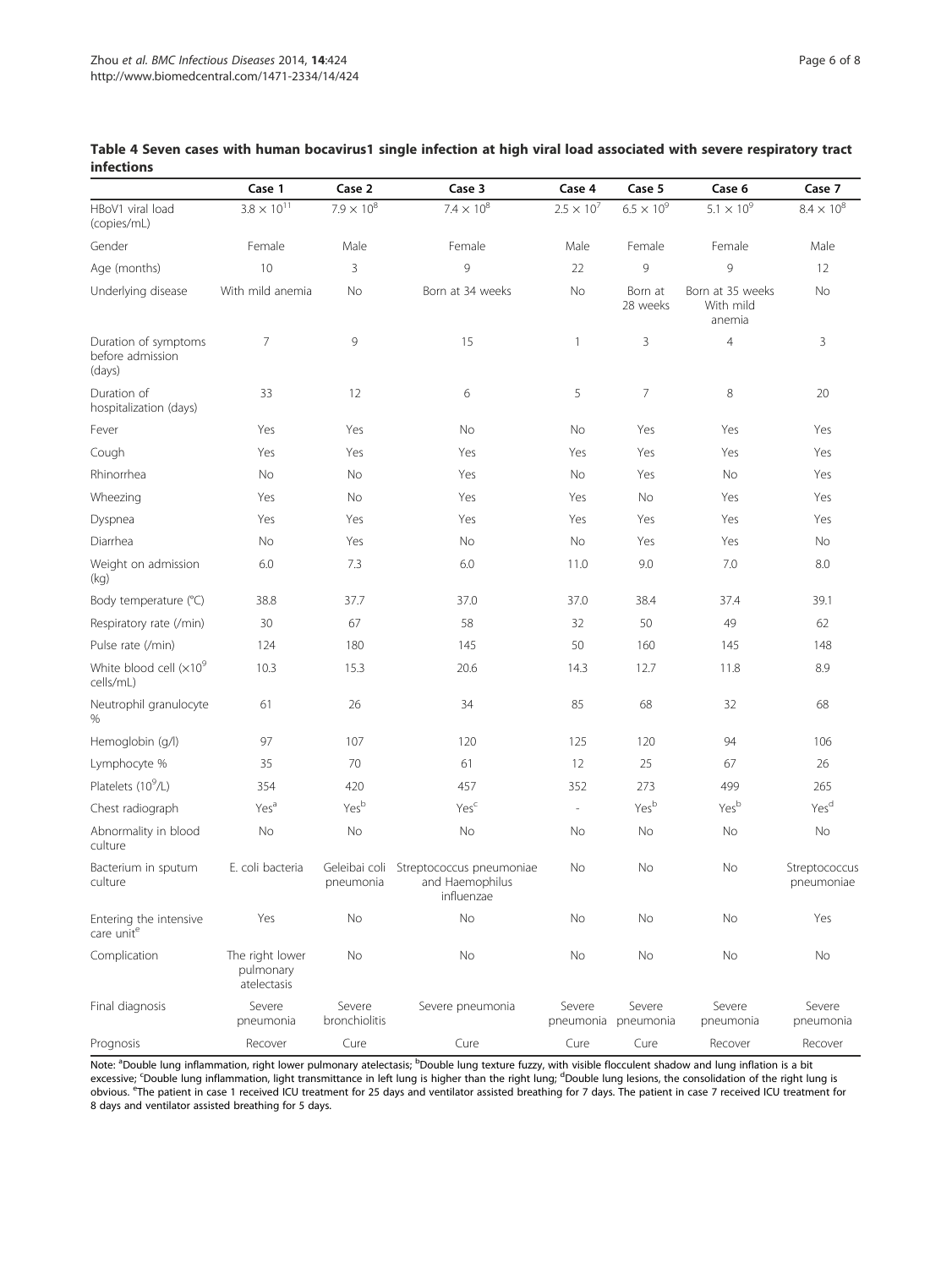assisted breathing. These cases demonstrate that a lower respiratory tract infection caused by HBoV1 single detection at a high viral load could lead to a severe and life-threatening disease.

In most of the previous studies, the co-detection rate ranged from 18-72% [25]. In this study, of the HBoV1 positive samples, 48% were co-detected with other respiratory viruses (HBoV1-RV in 37 children, followed by HBoV1-ADV in 16 children and HBoV1-RSV in 13 children). This result is consistent with more recent studies. Martin reported that 35.3% of HBoV cases were co-infected, and 83.3% of them were HBoV-RSV coinfection [7]. Another study reported that RSV and RV were most frequently detected in conjunction with HBoV1 [26], and ADV and enterovirus were more common in children with HBoV [5]. We compared HBoV1 single detection and co-detection, and the median level of HBoV1 load was greater in the subjects with HBoV1 infection alone than in the subjects with mixed respiratory viral infections. There were no differences in the clinical symptoms and severity. Co-detection with HBoV1 did not increase the severity of RTI. High viral loads of HBoV1 were noted predominantly in the absence of other viral agents, whereas co-detections were primarily found in low viral load cases. In severe cases, HBoV1 single detection was more prevalent among the children with a high viral load than those with a low viral load.

Recently, some studies reported that HBoV was likely to persist in respiratory samples of asymptomatic patients [27,28]. Cashman also showed that HBoV1 was found in stool samples of asymptomatic patients [29]. Allander suggested a model for HBoV infection in which high viral loads are potentially associated with respiratory symptoms, and low viral loads indicate asymptomatic shedding [3]. In our study, a portion of patients with HBoV1 single detections at low viral load suffered from acute respiratory tract disease. What's more, Schildgen suggested that HBoV may indirectly contribute to the development of some colorectal and lung cancers or may play an active role in cancer by interacting with the host genome [30]. Thus, it is hard to make a conclusion that a portion of HBoV single detections with low copy number is always accompanied by a lack of symptoms. The role of HBoV is sometimes as a passenger and sometimes as a pathogen in acute respiratory tract disease.

One of the limitations in this report is that this study included only hospitalized patients with RTI and was lack of a control group (individuals without respiratory symptoms). Secondly, we did not detect the HBoV1 DNA load and culture HBoV1 in the serum samples and serological analysis for IgM and IgG. The most reliable methods for diagnosis of acute symptomatic HBoV infections are PCR of serum samples and serological analysis for IgM and IgG [31]. Christensen suggested that, for clinical purposes, HBoV mRNA is more accurate than HBoV DNA in diagnosing active HBoV infection; however, a high HBoV DNA load  $(>10^7 \text{ copies/mL})$ might be useful for the diagnosis [8].

## Conclusion

In conclusion, HBoV1 is a prevalent virus commonly detected in hospitalized children with RTI especially in children below 2 years of age. During the study period, the high detection of HBoV1 was predominantly in May-August and November-January. Of the HBoV1 single detection cases, the high viral load group was more prevalent than the low viral load group among the children with dyspnea and wheezing. The disease severity in the high viral load group was greater than the severity of the low viral load group. The 7 cases reported here suggest that a lower respiratory tract infection caused by HBoV1 single detection at a high viral load  $(\geq 10^7 \text{ copies}/$ mL) could lead to severe and life-threatening disease. HBoV1 could in some cases be a passenger in RTI, primarily in the low viral load group. HBoV1 co-detection with other respiratory viruses did not increase the severity of RTI. However, the role of HBoV1 detection in SRTI merits further study.

#### Abbreviations

ADV: Adenovirus; CoV: Coronaviruses; HBoV1: Human bocavirus1; ICU: Intensive care unit; IVA: Influenza virus A; IVB: Influenza virus B; IVC: Influenza virus C; MPV: Metapneumovirus; NPAs: Nasopharyngeal aspirates; PCR: Polymerase chain reaction; PIV1–4: Parainfluenza virus types 1–4; RSV: Respiratory syncytial virus; RTI: Respiratory tract infections; RV: Rhinovirus; SRTI: Severe respiratory tract infections.

#### Competing interests

The authors declare that they have no competing interests.

#### Authors' contributions

LZ contributed to the concept and design of the study, performed the 16 respiratory virus detection procedures, analyzed and interpreted the data, and assisted in the critical writing. SZ and QX helped to perform virus isolation and quantify the HBoV1. XX, ZL, JL and LR contributed to the collection of clinical information. LW, WL and AH contributed to the concept and design of the study. EL contributed to the concept and design of the study and assisted in critical writing. All authors read and approved the final manuscript.

#### Acknowledgments

The authors acknowledge the assistance of the patients and their caregivers involved in the study, the staff of the Department of Respiratory Medicine of Children's Hospital of Chongqing, and the contributions of the State Key Laboratory on the Safety of Pathogenic Microorganisms of the Academy of Military Medical Science in Beijing, the Key Laboratory of Developmental Diseases in Childhood at Chongqing Medical University, and the Ministry of Education.

#### Funding

Grant sponsor: China Special Grant for the Prevention and Control of Infection Diseases. Grant number: [2012zx10004212] and [2013ZX10004202-002], National Key Specialty [2011]873.

#### Author details

<sup>1</sup>Ministry of Education Key Laboratory of Child Development and Disorders Key Laboratory of Pediatrics in Chongqing, CSTC2009CA5002, Chongqing International Science and Technology Cooperation Center for Child Development and Disorders, Chongqing 400014, P. R. China. <sup>2</sup>Department of